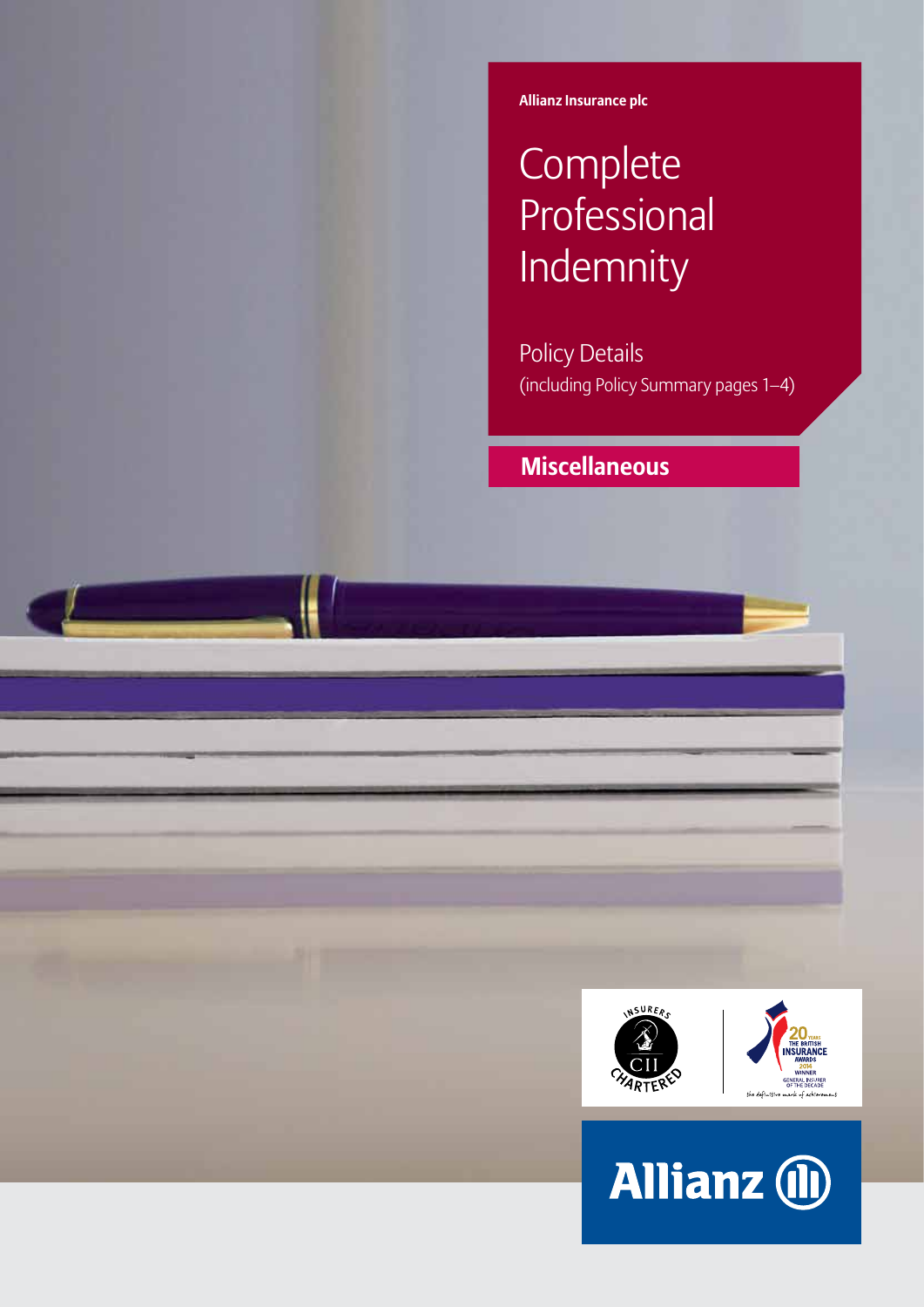# Policy Summary



This is a Policy Summary only and does not contain full terms and conditions of the contract of insurance. Some covers are optional and will only apply if you have selected them. Full terms and conditions can be found in the policy documents, a copy of which is available on request.

## What is Professional Indemnity Insurance?

Professional Indemnity insurance covers your legal liability arising from your professional services in the event that a third party claims to have suffered a loss as a result of your professional negligence.

Professionals may owe a duty of care to anybody who might reasonably rely upon the service or advice they have provided. In today's commercial world, clients expect high standards of service and are more inclined to resort to litigation when such standards have not been met.

Professional Indemnity insurance is designed to provide protection against such claims, providing an indemnity for damages which are awarded against your business, for legal costs in defending the claim and for costs that may be awarded against you subject to the policy terms and conditions.

Any business or person who provides services such as advice, design, or offers their skills or knowledge services in a professional category should consider Professional Indemnity insurance.

This Professional Indemnity insurance Policy is underwritten by Allianz Insurance plc.

## What is the policy duration?

This policy has a 12 month period of insurance (unless shown differently on your policy schedule), and is annually renewable.

## Will I have any cancellation rights?

You have the right to cancel the policy and receive a return of premium paid, less an administration charge of £50 and an amount representing the cover you have received to date.

This is subject to certain terms and conditions, full details of which can be found in the policy wording.

## How do I make a complaint?

Allianz aim to get it right, first time every time. If we make a mistake we will try to put it right promptly.

Allianz will always confirm to you receipt of your complaint within 5 working days and do our best to resolve it within 4 weeks. If we cannot we will let you know when an answer may be expected.

If we have not resolved the situation within 8 weeks we will provide you with information about the Financial Ombudsman Service.

If you have a complaint about anything other than the sale of the policy, please contact our Customer Satisfaction Manager at:

Customer Satisfaction Manager Allianz Insurance plc 57 Ladymead Guildford Surrey GU1 1DB

Telephone number: **01483 552438** Fax number: **01483 790538** Email: **acccsm@allianz.co.uk**

Using our complaints procedure or referral to the Financial Ombudsman Service does not affect your legal rights.

## Would I receive compensation if Allianz were unable to meet its liabilities?

Allianz Insurance plc contributes to the Financial Services Compensation Scheme (FSCS). You may be entitled to compensation from the FSCS if we are unable to meet our liabilities. Further information about compensation scheme arrangements is available at www.fscs.org.uk, by emailing enquiries@fscs.org.uk or by phoning the FSCS on 0800 678 1100 or 0207 741 4100.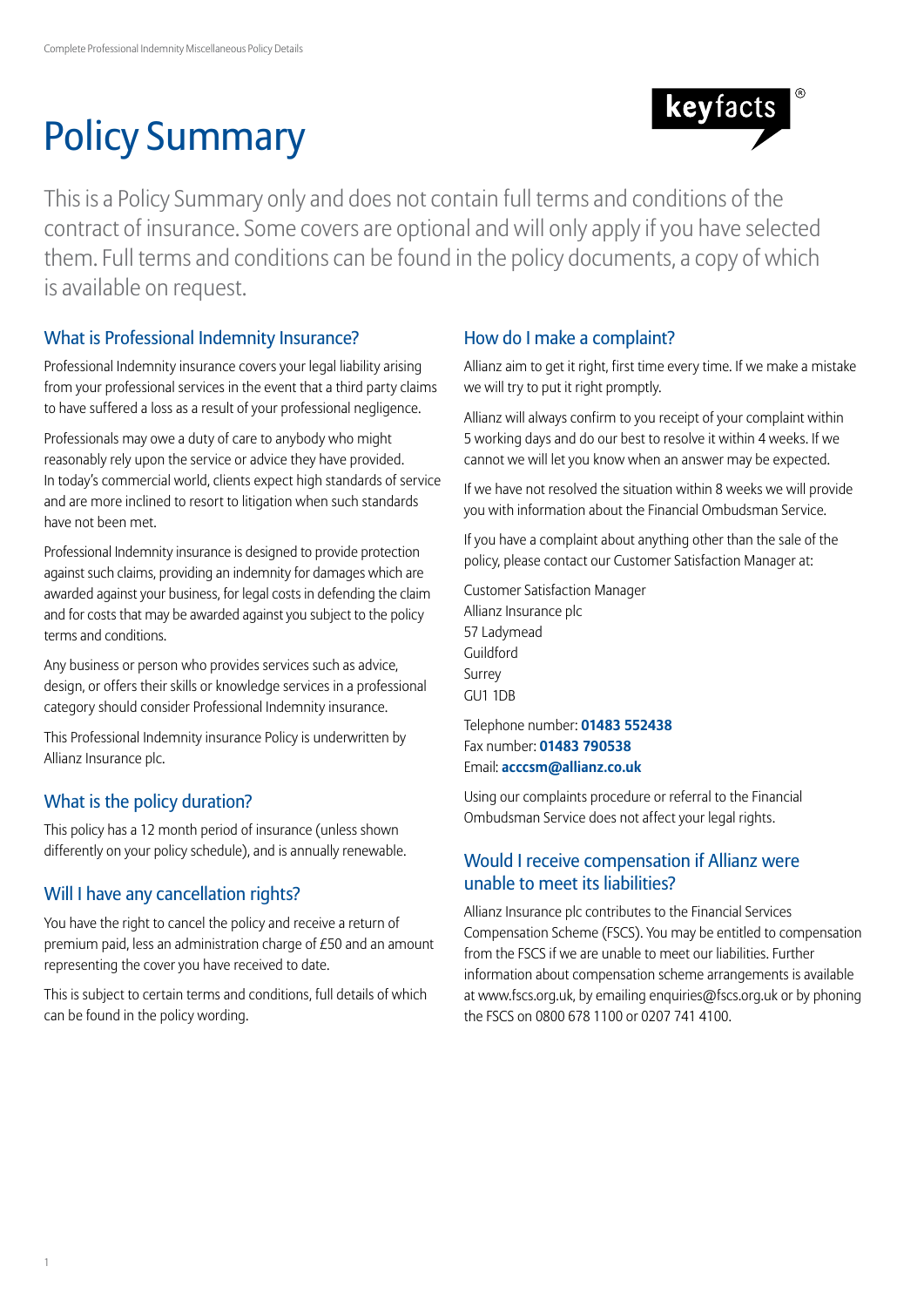## How do I make a claim?

If you need to claim, your dedicated claims handler will help and guide you through the process.

You can notify us of a claim by: Telephone: 0344 893 9500

Our claims helpline is available 24 hours a day, 7 days a week.

Post: Claims Division Allianz Insurance plc 500 Avebury Boulevard Milton Keynes MK9 2XX

Please have your policy number to hand and as much information about the claim as possible. For further information please see page 5.

## Please read the Policy

Please periodically review the policy and the policy schedule to make sure that it meets and continues to meet your needs and that you understand its terms, conditions, limits and exclusions.

If you wish to change anything or if there is any thing you do not understand please contact your insurance adviser.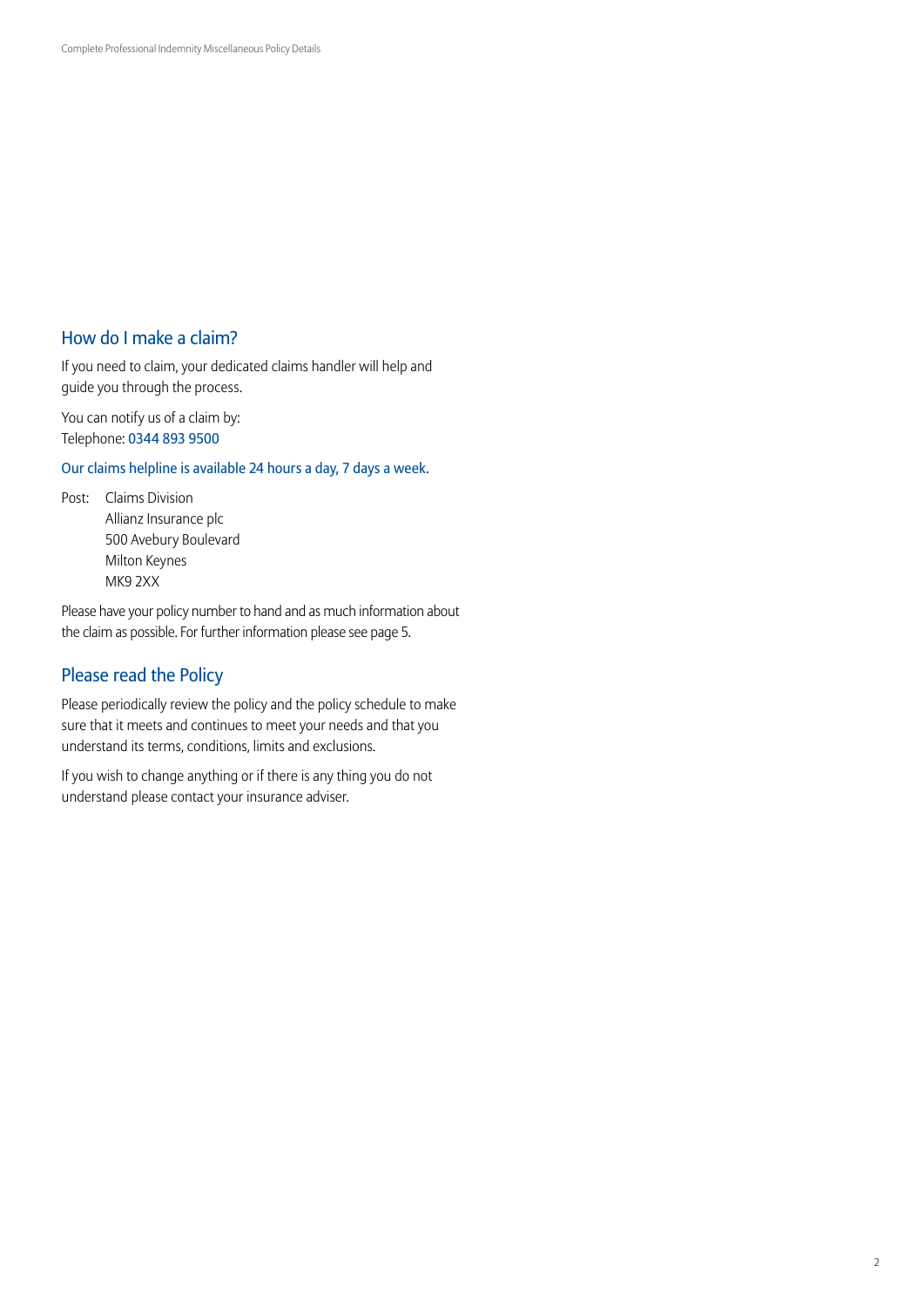# Core Cover

## **Significant Features and Benefits Significant Features and Benefits**

- Professional Indemnity Insurance provides indemnity for losses arising from civil liability (including liability for claimant's costs and expenses incurred) arising in connection with your professional services including:-
	- breach of professional duty
	- infringement of copyright or intellectual property rights
	- breach of confidentiality
	- defamation
	- and other types of civil liability, unless specifically excluded.
- Insured Person cover extends to include you, past and present partners (or members of limited liability partnerships), directors, employees and their personal representatives in the event of death, incapacity, insolvency or bankruptcy.
- Fraud and Dishonesty Cover liability of your business to any third party resulting from fraudulent or dishonest conduct. Amounts payable will be in excess of the amounts recoverable from the dishonest or fraudulent person or their estates or legal representatives unless condoned by a partner or director.
- Lost Documents Cover costs of replacing or restoring documents lost or damaged in transit or in your custody or control up to a maximum of £100,000 in the aggregate during the period of insurance. An Excess of £250 applies to this cover, unless an alternative amount is specified in the Schedule.
- Court Attendance Cover if attending court as a witness by any principal, partner, member, director or employee when defending a claim, a rate of £300 per person per day (£150 per person per day for employees) is applicable.
- Mitigation Cover costs incurred in remediating or mitigating a loss or potential loss that may otherwise result in a claim subject to specific requirements.
- Specialist Consultants Cover claims resulting from any wrongful act of your specialist consultants, designers or subcontractors engaged in the performance of your professional services. Cover applies provided that you have not waived or otherwise impaired any rights of recourse against such persons.
- Joint Ventures Cover covers you against liability arising out of your professional services in respect of any joint venture, provided that you have previously declared to us all fees/ turnover received from any joint venture subject to specific requirements.

- Automatic Acquisitions Cover extends cover during the period of insurance to include another entity where you obtain control of the composition of the board of directors or more than half of the voting power; or a holding of more than half of the issued share capital subject to specific requirements.
- Defence Costs Cover covers defence costs incurred with our prior written consent.
- Innocent Non Disclosure we will not exercise our rights to avoid the insurance cover for innocent non-disclosure or innocent misrepresentation.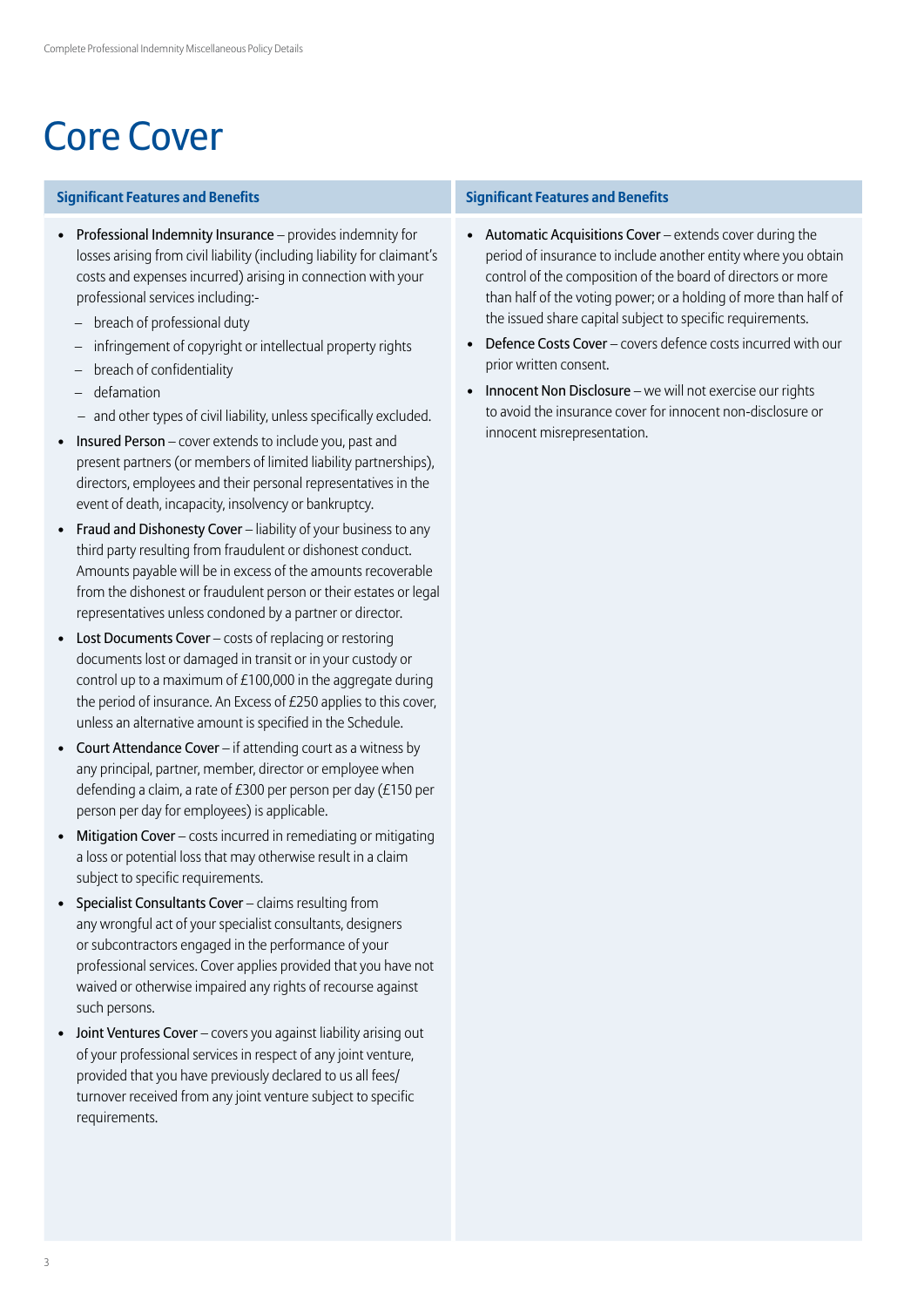## Core Cover (continued)

## **Significant Exclusions or Limitations Significant Exclusions or Limitations**

- Claims Made Wording
	- the insurance covers claims first made against you, and/or circumstances that may lead to a claim, notified to us during the period of insurance
	- claims or circumstances which might give rise to a claim must be notified to us in writing as soon as reasonably possible and during the period of insurance.
- Limit of Liability
	- the Limit of Liability is specified in the Schedule and applies on an "any one claim" basis without aggregate limitation in the period of insurance (unless stated otherwise in the Schedule)
	- Defence Costs are payable in addition to the Limit of Liability.
- Excess the insurance will be subject to an excess, shown in the Schedule, which is the amount you must contribute towards settlement of a claim. No excess applies to Defence Costs or Court Attendance Cover.
- Cover exclusions:
	- Bodily injury/property damage unless arising from an actual or alleged failure to achieve the legally required standard of care, diligence and expertise in performing your professional services.
	- Contractual Liability except to the extent such liability would have attached to you in the absence of such contractual duty, term or agreement.
	- Pre-assessment of cost Failure to make an accurate preassessment of the cost of performing your professional services.
	- Directors' and Officers' Liability any Claim arising out of, based upon or attributable to any Claim made against an Insured in their capacity as a director, officer, trustee, Member or partner of the Company in respect of the performance or non-performance of their duties as a director, officer, trustee, Member or partner of the Company.
	- Employers' Liability any Claim by any person for bodily injury, sickness, disease or death incurred, contracted or occurring whilst under a contract of service or apprenticeship with an Insured or for any breach of any obligation owed by an Insured as an employer.
	- Employment Practice Violation any Claim arising out of, based upon or attributable to any act, error or omission with respect to any employment or prospective employment of any past, present, future or prospective employee or Insured Person of any Company.

- Faulty Workmanship any Claim arising out of, based upon or attributable to
	- (i) defective workmanship, including without limitation, defective physical construction work, erection, installation, repair or service;
	- (ii) defective materials, defective products, or any defective materials, workmanship or production techniques used in the actual manufacture of any product;
	- (iii) supervision by the Insured of its own or its subcontractors' workmanship where such supervision is no different from that which would be expected of an Insured if it only had a workmanship and/or a management obligation.
- Infrastructure arising out of, based upon or attributable to software or mechanical failure, electrical failure, including any electrical power interruption, surge, brown out or black out, or telecommunications or satellite systems failure, outside the direct control of an Insured.
- Insolvency Insolvency administration or receivership of your business.
- Manufacturing defect arising out of, based upon or attributable to any manufacturing defect in any product.
- Prior Claims/circumstances Previous claims or circumstances.
- Prior Acts before the Retroactive Date stated in your Schedule.
- Trade debts incurred or guarantee given by you for a debt.
- U.S.A./Canada Claims brought in the United States of America or Canada.
- War or Terrorism
- Sanctions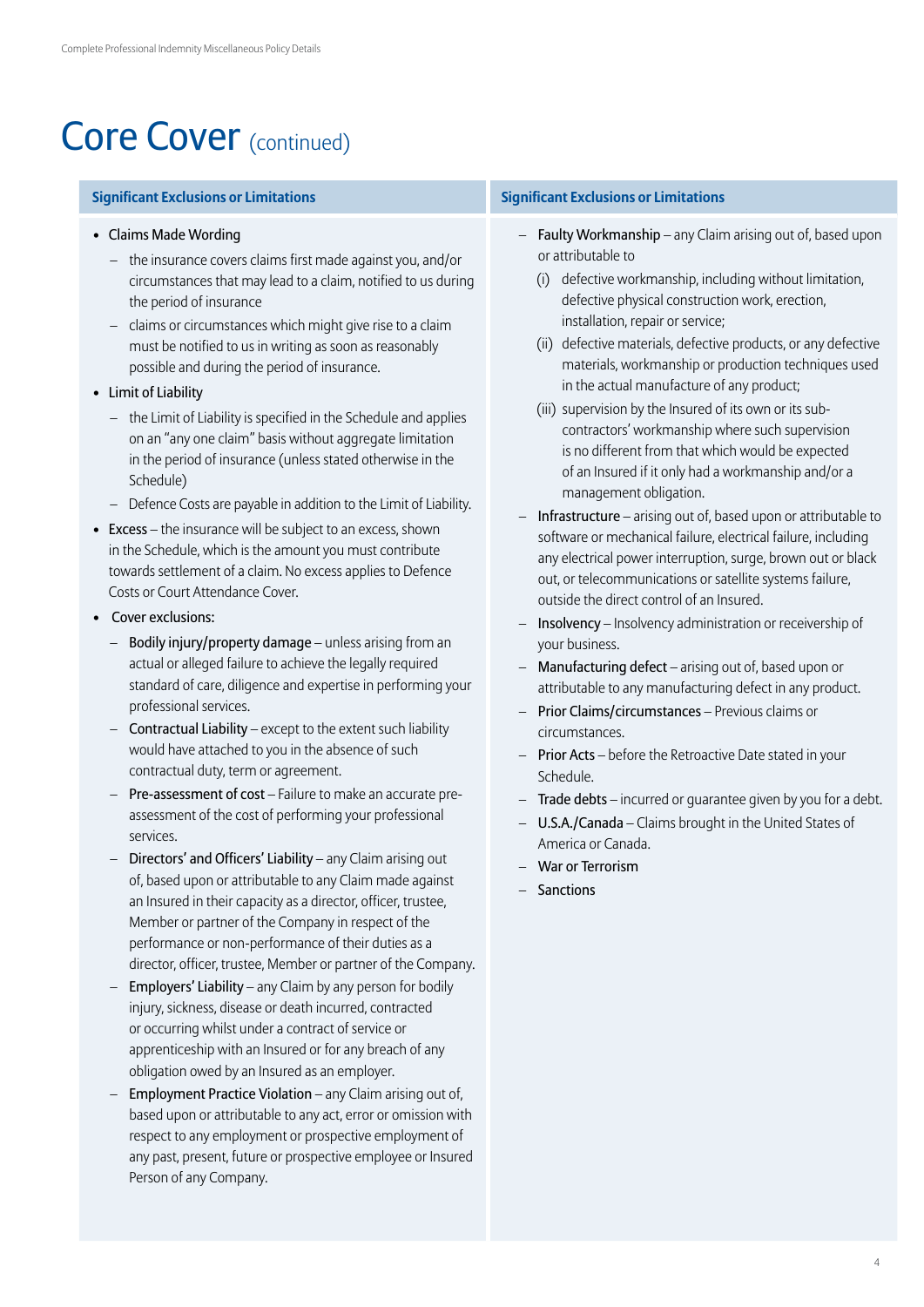# Additional Information

## How do I make a claim?

If you need to claim, your dedicated claims handler will help and guide you through the process.

You can notify us of a claim by:

## Telephone: **0344 893 9500**

Post: Claims Division Allianz Insurance plc 500 Avebury Boulevard Milton Keynes MK9 2XX

## **Lines are open from 9am to 5pm, Monday to Friday.**

## What to expect when making a claim

Allianz aims to deal with your claim promptly and fairly. We will update you on the progress of your claim by email, mail or by phone – whichever you prefer.

Depending on the type of claim and value involved, we may:

- forward a claim form for you to complete and sign
- ask you for additional information (eg,photographs)
- appoint an independent expert to deal with your claim
- arrange for a member of our claims team to visit you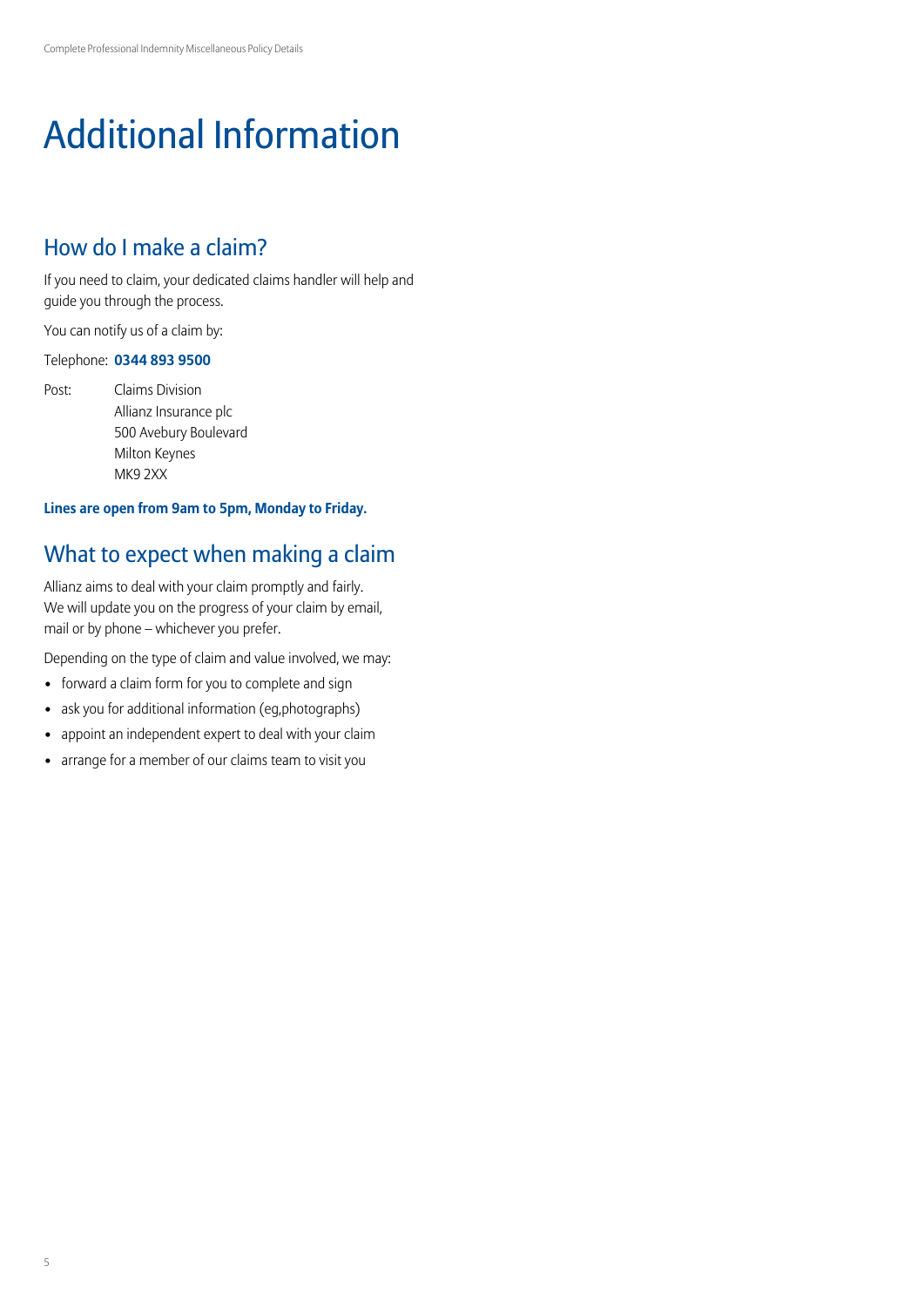## Data Protection

Allianz Insurance plc together with other companies within the Allianz SE group of companies ("Allianz Group") may use the personal and business details you have provided or which are supplied by third parties including any details of directors, officers, partners and employees (whose consent you must obtain) to:

- provide you with a quotation, deal with the associated administration of your Policy and to handle claims;
- search credit reference, credit scoring and fraud agencies who may keep a record of the search;
- share with other insurance organisations to help offset risks, administer your Policy, for statistical analysis, and to handle claims and prevent fraud;
- support the development of our business by including your details in customer surveys, for market research and business reviews which may be carried out by third parties acting on our behalf.

Allianz Group may need to collect and process data relating to individuals who may benefit from the Policy ("Insured Persons"), which under the Data Protection Act is defined as sensitive (such as medical history of Insured Persons) for the purpose of evaluating the risk and/or administering claims which may occur. You must ensure that you have explicit verbal or written consent from the Insured Persons to such information being processed by Allianz Group and that this fact is made known to the Insured Persons.

Telephone calls may be recorded for our mutual protection, training and monitoring purposes. Under the Data Protection Act 1998 individuals are entitled to request a copy of all the personal information Allianz Insurance plc holds about them. Please contact the Customer Satisfaction Manager, Allianz Insurance plc, 57 Ladymead, Guildford, Surrey, GU1 1DB. Personal details may be transferred to countries outside the EEA. They will at all times be held securely and handled with the utmost care in accordance with all principles of English law. By applying for and/or entering into this insurance Policy you will be deemed to specifically consent to the use of your data and your insurance Policy data in this way and for these purposes and that your directors, officers, partners, and employees have consented to our using their details in this way.